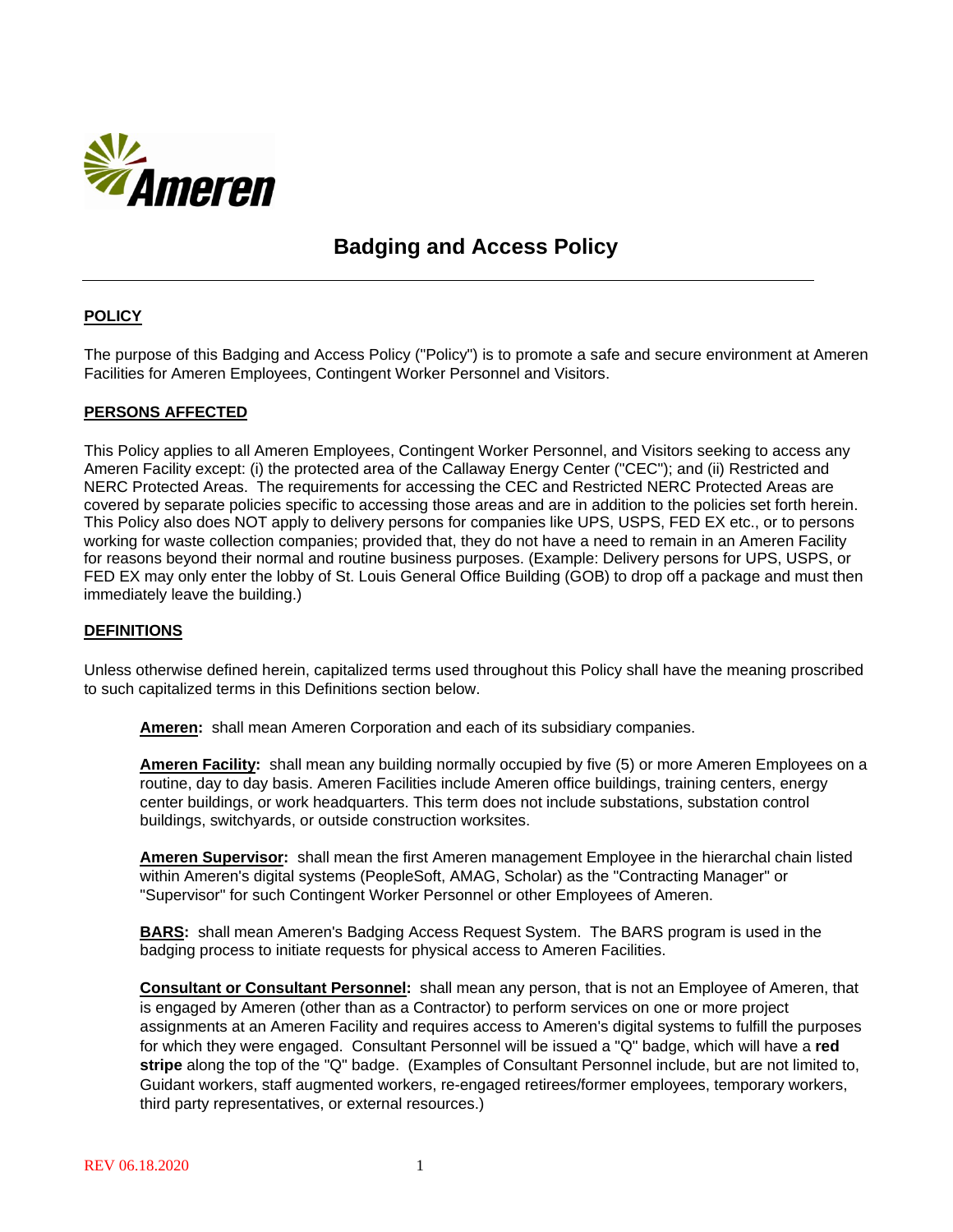**Contingent Worker or Contingent Worker Personnel:** shall mean any person that is contracted by Ameren, but is not an Employee of Ameren, that is hired to work on one or more project assignments at an Ameren Facility and has been issued either a Contractor Badge or a Consultant Badge, as applicable. This term includes Consultant Personnel, Contractor Personnel, or both. Until issued either a Contractor Badge or a Consultant Badge, all persons who would otherwise be classified as Contingent Worker Personnel will be considered a Visitor and must comply with all the rules of a visit.

## **\*\*Contingent Workers must have criminal background and drug screen checks completed as required by the underlying contract procuring their services.**

**Contingent Worker Supervisor:** shall mean each individual that is not an Employee of Ameren, but is designated by an Employee of Ameren to serve as the single point of contact ("SPoC") for one or more Contingent Workers contracted to work on one or more project assignments at an Ameren Facility. The Contingent Worker Supervisor will be listed within Ameren's digital systems (PeopleSoft, AMAG, Scholar) as the "Contracting Manager" or "Supervisor" of the Contingent Worker. The Contingent Worker Supervisor may be the actual supervisor of the person or the SPoC for an external service provider.

**Contractor or Contractor Personnel:** shall mean any person engaged by Ameren that is not an Employee of Ameren that is engaged to perform on one or more project assignments at an Ameren Facility but does not have, or require, access to Ameren's digital systems to fulfill the purposes for which they were engaged. Contractor Personnel will be issued an "O" badge, which will have a **blue stripe** along the top of the "O" badge and have the word "contractor" printed on it. (Examples of Contractor Personnel include, but are not limited to, vendor, independent contractor, or outage contractor.)

**Corporate Security:** shall mean and include the Employees that work in the Corporate Security and Crisis Management function at Ameren and provide security related services for Ameren.

**Employee:** shall mean any individual employed by Ameren, classified as either management or unionrepresented personnel. Management Employees will be issued an "E" badge with a **green** stripe along the top of the "E" badge. Union-represented Employees will be issued a "C" badge with a green stripe along the top of the "C" badge.

**Principle of Least Privilege:** shall mean the principle utilized to grant physical access rights to Ameren Facilities to Contractor Personnel or Consultant Personnel at the minimum level essential for that individual to fulfil the project assignments for which they were hired.

**Security:** shall mean collectively all Contract Security personnel and Corporate Security personnel that provide security related services for Ameren.

**Security Badging:** shall mean Contract Security personnel and Corporate Security personnel who provide the essential functions of creating badges, printing badges and granting/removing physical access to badges. The Security Badging office is located on the first floor of the east building at the St. Louis GOB (Room E142)

**Security Operations Center:** shall mean the Security office(s) of Ameren which are in operation 24 hours per day, 7 days per week and are equipped with security-related systems, equipment, communications, procedures, activities, and Security personnel, and which are operated to provide and assist with the physical protection of all Ameren Facilities, Ameren's physical assets and properties, Ameren's Employees, Contingent Worker Personnel and Visitors. The Security Operations Center located in St. Louis (at the GOB) can be reached by calling 314-554-2100. The Security Operations Center located in Decatur, IL can be reached by calling 217-424-8256.

**Tailgating:** shall mean the physical security breach and violation of this Policy that occurs when any person goes through a door equipped with a card access device by following a badged Employee or Contingent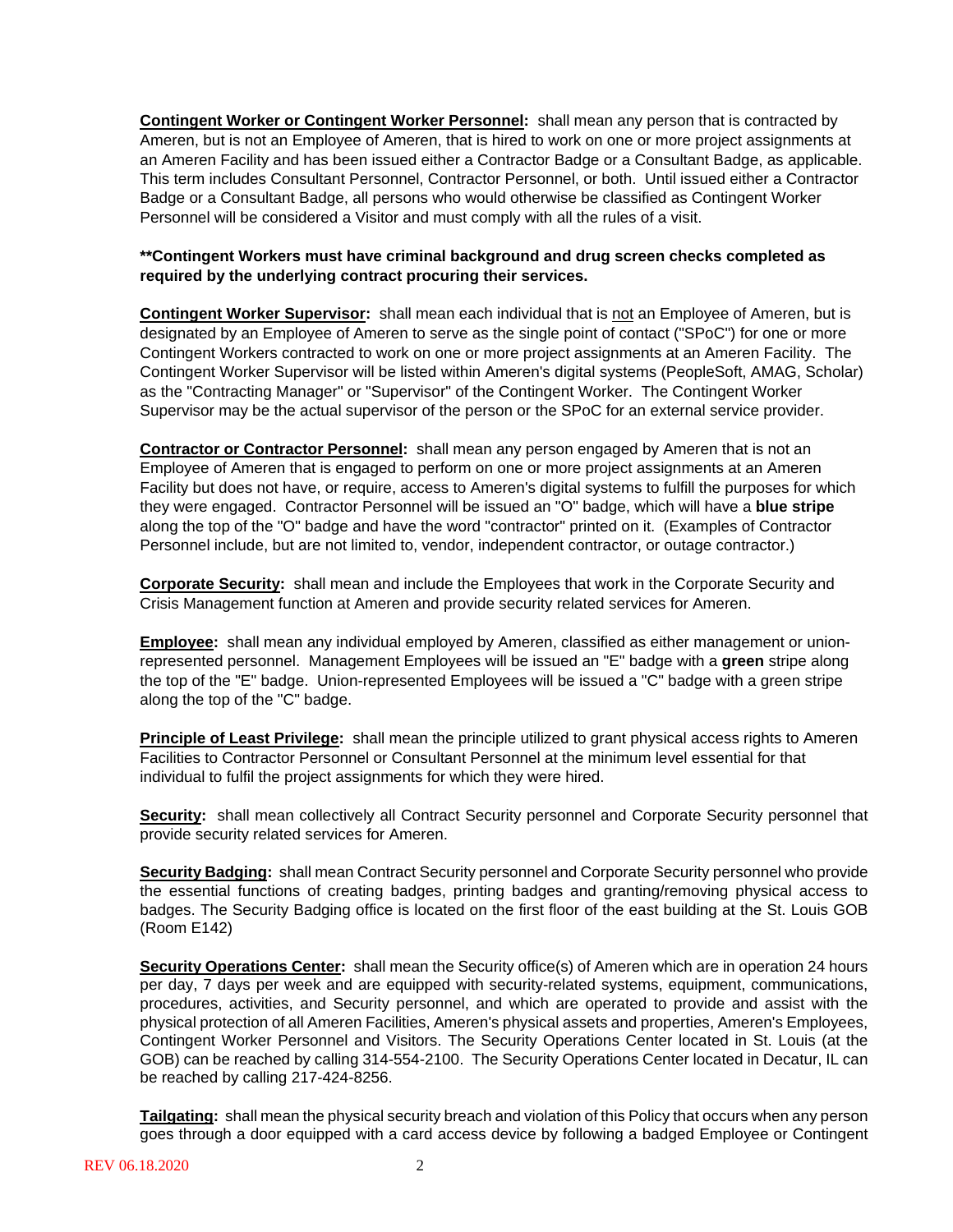Worker who has just swiped their badge to provide entry to an Ameren Facility. Tailgating of any kind is strictly prohibited even if the person tailgating is authorized to access the secured area of the Ameren Facility. Tailgating also is sometimes referred to as piggybacking.

**Visitor:** shall mean any person who is not an Employee or Contingent Worker seeking access to an Ameren Facility. Visitor includes, but is not limited to, Visitors on site to meet with Ameren Employees, perform building repairs, or conduct product installations and maintenance. Visitors also include vendors who have no established contract with Ameren.

## **BADGING AND ACCESS**

## **A. Employee Badge:**

- All Employees of Ameren will be issued a photo identification badge with a **green stripe** on the top ("Employee Badge").
- All issued Employee Badges will be valid for a period not to exceed seven (7) years from the date of issuance. An expired Employee Badge must be replaced with a new Employee Badge with an updated photo no later than thirty (30) days after expiration.
- Authorized access privileges to Ameren Facilities encoded into each Employee Badge will be determined based on the specific needs of the Employee and at the discretion of their supervisor.
- All Employees must present their own valid Employee Badge to gain access to an Ameren Facility.
	- o An Employee Badge may not be traded, loaned, or shared and shall be worn only by the Employee to whom it was issued.
	- o Employees may not loan or use their Employee Badge to provide unauthorized access to an Ameren Facility to another person for any reason.
	- o "Tailgating" access to any Ameren Facility is strictly prohibited. No Employee shall permit others to access an Ameren Facility by Tailgating on such Employee's authorized access. Employees that witness someone Tailgating to gain access to an Ameren Facility shall report the details of the Tailgating incident to the Security Operations Center immediately.
- Upon gaining access to an Ameren Facility, the Employee Badge must be worn at all times in a manner that makes the Employee Badge easily visible to others, as follows:
	- o on the outermost garment of the Employee, and
	- o above the waist, on the front of the Employee.
	- o If an Employee reasonably believes that properly wearing an Employee Badge creates a safety risk during a particular task, the Employee will be excused from wearing the Employee Badge during the performance of that task. If an Employee has any questions regarding this safety exception, they should contact his/her supervisor.
- Any Employee wearing an Employee Badge is authorized to escort Visitors. When an Employee is serving as an escort, the Employee is accountable for the person(s) they are escorting and is required to adhere to the Escorting Requirements set forth in this Policy.
- If an Employee forgets to bring his/her Employee Badge to work, such Employee must obtain a temporary badge before gaining access to the Ameren Facility.
- Any Employee Badge that becomes damaged so that the picture and/or the name are not clearly visible and readable must be replaced with a new Employee Badge as soon as possible.
- Any Employee whose name changes must seek a new Employee Badge within thirty (30) days of the name change.
- When an Employee Badge is lost or stolen, it must be reported immediately to Security Badging so that it can be deactivated and a new Employee Badge issued as soon as possible.
	- o The Employee should contact Security Badging at 314-554-2960 between 6:00 AM and 5:00 PM Monday thru Friday, and after hours, on weekends and holidays, the Security Operations Center at 314-554-2100, to report its lost/stolen Employee Badge.
	- o The first replacement Employee Badge will be issued as soon as practical, upon request, but subsequent requests for a replacement Employee Badge shall have a 7-day waiting period. Exceptions to this waiting period may be made by the Director of Corporate Security (or his/her designee), when requested by the supervisor of the Employee who lost the Employee Badge.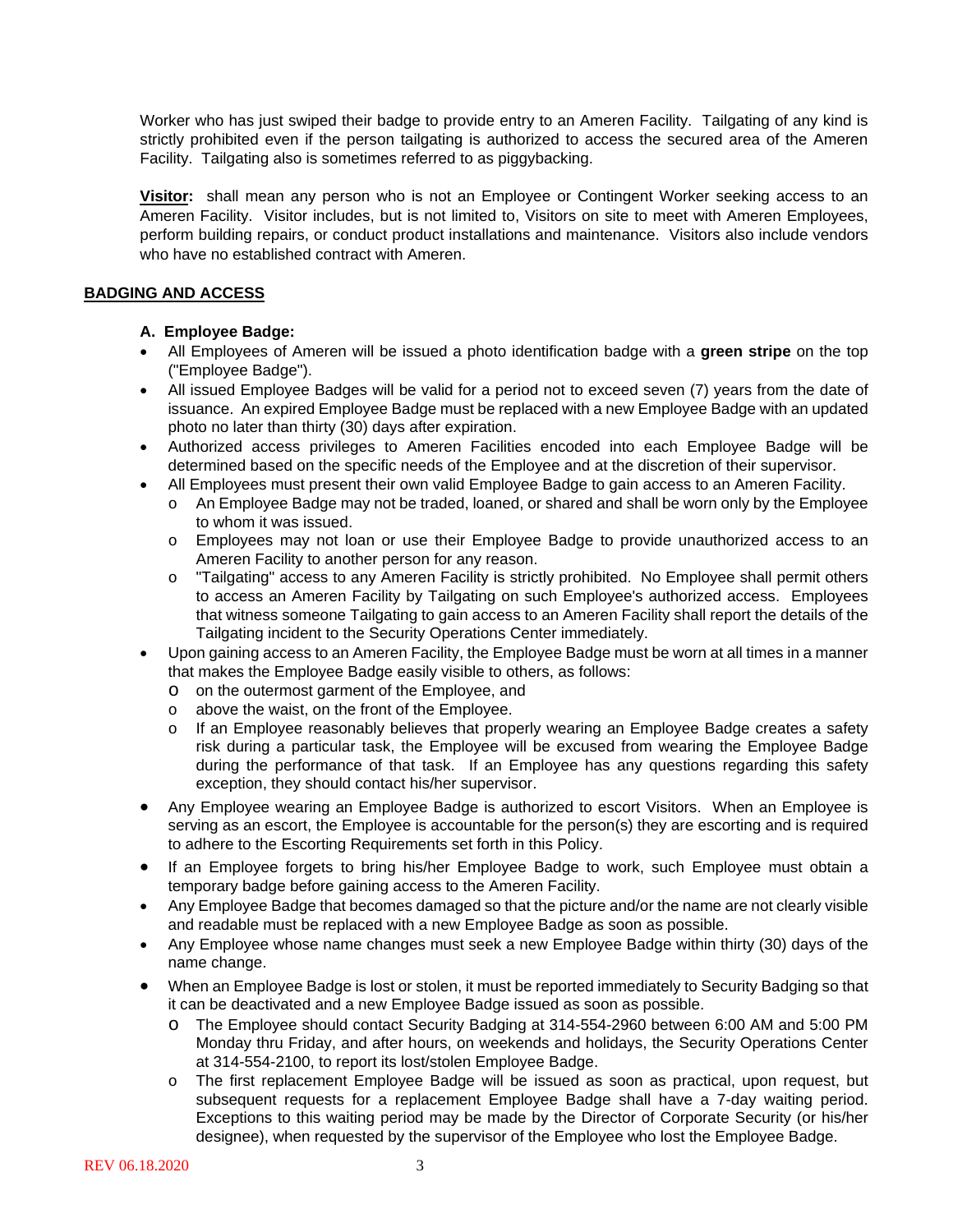• Each Employee should turn in their Employee Badge to his/her supervisor (or designee) upon retirement or resignation.

#### **B. Consultant Personnel Badge:**

- Consultant Personnel that are authorized to enter an Ameren Facility will be issued a photo identification badge with a **red stripe** on the top ("Consultant Badge")
- All issued Consultant Badges will be valid for a period not to exceed the lesser of: (i) the duration of the contract pursuant to which they are providing services to Ameren, or (ii) seven (7) years.
- Authorized access privileges to Ameren Facilities encoded into each Consultant Badge will be determined based on the specific needs of the Consultant and at the discretion of their Ameren Supervisor.
- All Consultant Personnel must present their own valid Consultant Badge to gain access to an Ameren Facility.
	- o A Consultant Badge may not be traded, loaned, or shared and shall be worn only by the Consultant to whom it was issued.
	- o Consultant Personnel may not loan or use their Consultant Badge to provide unauthorized access to an Ameren facility to another person for any reason.
	- o "Tailgating" access to any Ameren Facility is strictly prohibited. No Consultant Personnel shall permit others to access an Ameren Facility by Tailgating on such Consultant's authorized access. Consultant Personnel that witness someone tailgating to gain access to an Ameren Facility shall report the details of the Tailgating incident to the Security Operations Center immediately.
- Upon gaining access to an Ameren Facility, the Consultant Badge must be worn at all times in a manner that makes the Consultant Badge easily visible to others, as follows:
	- o on the outermost garment of the Consultant, and
	- o above the waist, on the front of the person
	- o If any Consultant Personnel reasonably believes that properly wearing a Consultant Badge creates a safety risk during a particular task, the Consultant will be excused from wearing the Consultant Badge during the performance of that task. If Consultant has any questions regarding this safety exception, they should contact his/her Ameren Supervisor.
- Consultant Personnel wearing a Consultant Badge are authorized to escort Visitors at an Ameren Facility. When Consultant Personnel is serving as an escort, the Consultant is accountable for the person(s) they are escorting and is required to adhere to the Escorting Requirements set forth in this Policy.
- If any Consultant Personnel forgets to bring his/her Consultant Badge to an Ameren Facility, the Consultant must obtain a temporary badge from Security Badging before gaining access to the Ameren Facility.
- Any Consultant Badge that becomes damaged so that the picture and/or the name are not clearly visible and readable must be replaced with a new Consultant Badge as soon as possible.
- Any Consultant Personnel whose name changes must seek a new Consultant Badge within thirty (30) days of the name change.
- When a Consultant Badge is lost or stolen, it must be reported immediately to Security Badging so that it can be deactivated and a new Consultant Badge issued as soon as possible.
	- o The Consultant should contact Security Badging at 314-554-2960 between 6:00 AM and 5:00 PM Monday thru Friday, and after hours, on weekends and holidays, the Security Operations Center at 314-554-2100, to report its lost/stolen Consultant Badge.
	- o The first replacement Consultant Badge will be issued as soon as practical, upon request, but subsequent requests for a replacement Consultant Badge shall have a 7-day waiting period. Exceptions to this waiting period may be made by the Director of Corporate Security (or his/her designee), when requested by the Ameren Supervisor of the Consultant who lost the Badge.
- Consultant Badges will be replaced every seven (7) years and updated with a new photo.
- Consultant Personnel should turn in their Consultant Badge to his/her supervisor (or designee) upon completion or termination of the contract pursuant to which they are providing services to Ameren or upon their resignation or termination from the company for which they are working.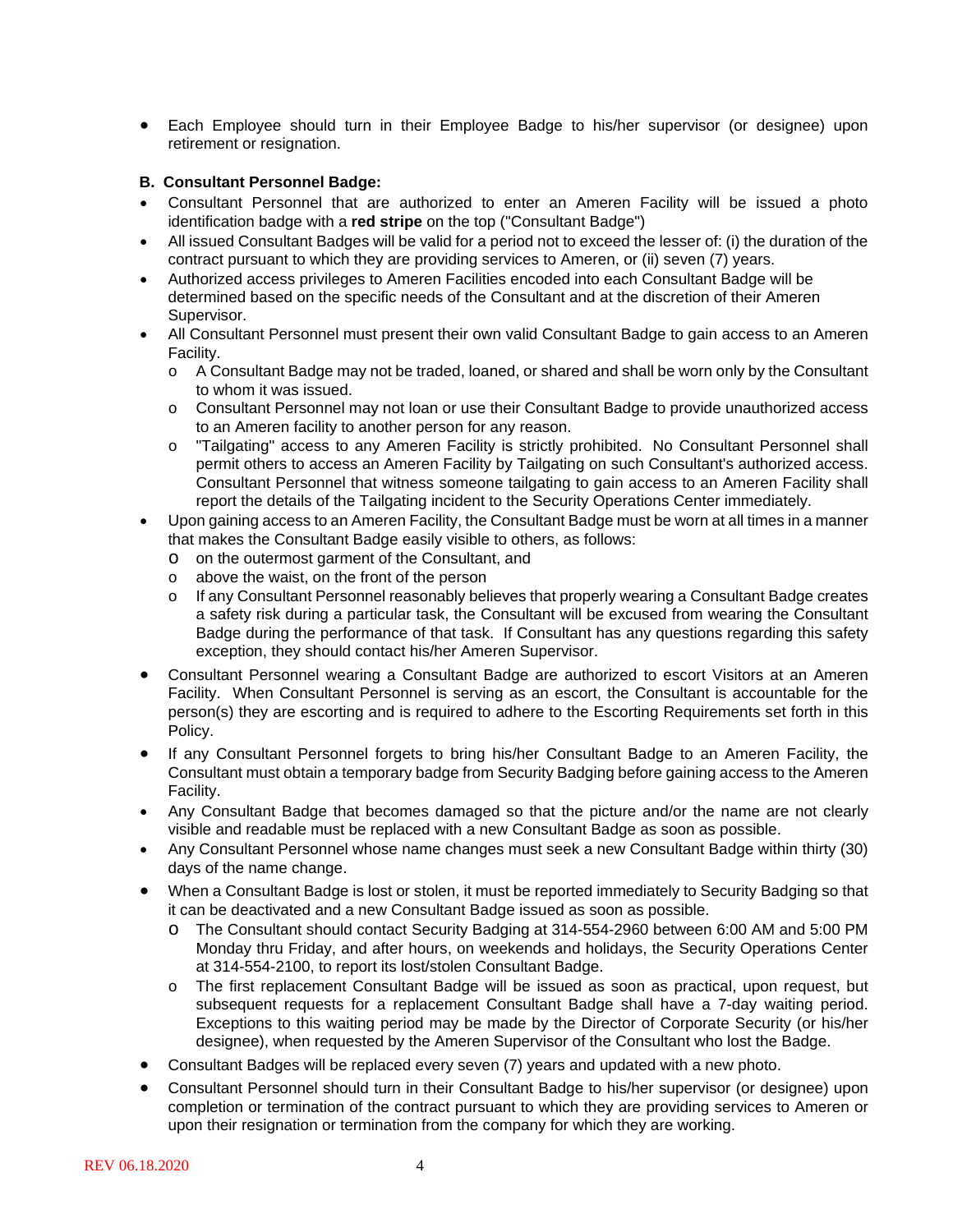#### **C. Contractor Personnel Badge:**

- Contractor Personnel that are authorized to enter an Ameren Facility will be issued a photo identification badge with the word **"contractor"** printed on it and with a **blue stripe** on the top ("Contractor Badge").
- All issued Contractor Badges will be valid for a period not to exceed the lesser of: (i) the duration of the contract pursuant to which they are providing services to Ameren, or (ii) seven (7) years.
- Authorized access privileges to Ameren Facilities encoded into each Contractor Badge will be determined based on the specific needs of the Contractor and at the discretion of their Ameren Supervisor.
- All Contractor Personnel must present their own valid Contractor Badge to gain access to an Ameren Facility.
	- o A Contractor Badge may not be traded, loaned, or shared and shall be worn only by the Contractor to whom it was issued.
	- o Contractor Personnel may not loan or use their Contractor Badge to provide unauthorized access to an Ameren Facility to another person for any reason.
	- o "Tailgating" access to any Ameren Facility is strictly prohibited. No Contractor Personnel shall permit others to access an Ameren Facility by Tailgating on such Contractor Personnel's authorized access. Contractor Personnel that witness someone tailgating to gain access to an Ameren Facility shall report the details of the tailgating incident to the Security Operations Center immediately.
- Upon gaining access to an Ameren facility, the Contractor Badge must be worn at all times in a manner that makes the Contractor Badge easily visible to others, as follows:
	- o on the outermost garment of the Contractor, and
	- o above the waist, on the front of the person
	- o If any Contractor Personnel reasonably believes that properly wearing a Contractor Badge creates a safety risk during a particular task, the Contractor personnel will be excused from wearing the Contractor Badge during the performance of that task. If Contractor Personnel has any questions regarding this safety exception, they should contact his/her Ameren Supervisor.
- In limited circumstances, certain Contractor Personnel wearing a Contractor Badge authorized by an Ameren Supervisor may have limited authorization to escort Visitors. When Contractor Personnel is serving as an escort, the Contractor is accountable for the person(s) they are escorting and is required to adhere to the Escorting Requirements set forth in this Policy. All other Contractor Personnel are not permitted to serve as an Escort.
- If any Contractor Personnel forgets to bring his/her Contractor Badge to an Ameren Facility, the Contractor must obtain a temporary badge from Security Badging before gaining access to the Ameren Facility.
- Any Contractor Badge that becomes damaged so that the picture and/or the name are not clearly visible and readable must be replaced with a new Contractor Badge as soon as possible.
- Any Contractor Personnel whose name changes must seek a new Contractor Badge within thirty (30) days of the name change.
- When a Contractor Badge is lost or stolen, it must be reported immediately to Security Badging so that it can be deactivated and a replacement Contractor Badge issued as soon as possible.
	- o The Contractor should contact Security Badging at 314-554-2960 between 6:00 AM and 5:00 PM Monday thru Friday, and after hours, on weekends and holidays, the Security Operations Center at 314-554-2100, to report its lost/stolen Contractor Badge.
	- o The first replacement Contractor Badge will be issued as soon as practical, upon request, but subsequent requests for a replacement Contractor Badge shall have a 7-day waiting period. Exceptions to this waiting period may be made by the Director of Corporate Security (or his/her designee), when requested by the Ameren Supervisor of the Contractor who lost the Badge.
- Contractor Badges will be replaced every seven years and updated with a new photo.
- Contractor Personnel should turn in their Contractor Badge to his/her Ameren Supervisor (or designee) upon completion or termination of the contract pursuant to which they are providing services to Ameren or upon their resignation or termination from the company for which they are working.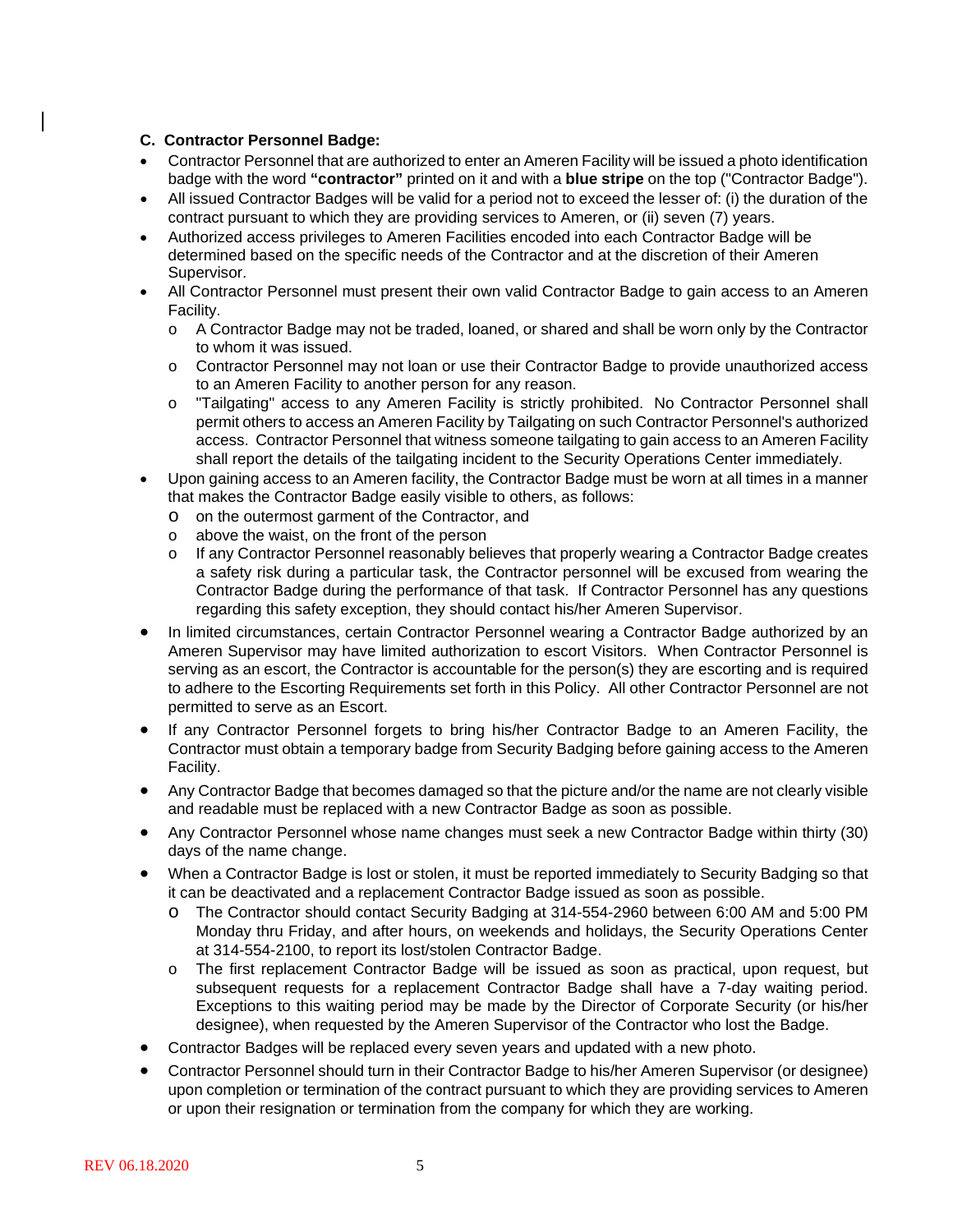## **D. Visitor Badge:**

- Visitors authorized to enter an Ameren Facility will be issued a visitor badge with the word **"visitor"**  printed on it ("Visitor Badge")**.**
- Visitor badges will hang from a **red lanyard** and have a **red stripe** under the Visitor's photo, except:
	- o On occasion, when large groups of Visitors are attending the same event, the Visitor Badge may be on a red lanyard with a **plain yellow** badge hanging from it (this usually occurs at the St Louis GOB).
- Upon gaining access to an Ameren Facility, the Visitor Badge must be worn at all times in a manner that makes the Visitor Badge easily visible to others, as follows:
	- o on the outermost garment of the Visitor, and
	- o above the waist, on the front of the person
- All Visitor Badges will be valid only for the day on which they are issued.
- Visitor are required to return their Visitor Badge to Contract Security at the end of the day as they exit the Ameren Facility.
- Visitors do not have authorized access to any Ameren Facility and must be escorted at all times by an Employee or Contingent Worker Personnel with escorting privileges and may not serve as an escort to others.
- Any person seeking access to an Ameren Facility as a Visitor shall not be allowed entry if such person is on Ameren's security barred list, unless preapproved by Ameren's Director of Corporate Security.

## **PROCESS FOR OBTAINING NEW BADGE**

## **A. Employee Badging Process:**

- An Employee that needs a new Employee Badge due to expiration or an Employee name change shall within thirty (30) days of such expiration or Employee name change obtain a new Employee Badge in one of the following ways:
	- o If the Employee works at the St. Louis GOB, the Employee should secure a new Employee Badge by visiting the Security Badging office located on the first floor east (Room E142)
	- o If the Employee does not work at the St. Louis GOB, their supervisor may submit a request for the Employee Badge by email by including the following:
		- a new/current photograph of the Employee that meets the following requirements:
			- the photo must be submitted in .jpg format
			- the photo must be taken in front of a blank white surface (no lines, artwork, etc. in background)
			- the Employee may not wear sunglasses, facial piercings, or headgear (including Bluetooth) of any kind in the photo
			- the photo must be taken with good lighting, so that the Employee is clear and visible
			- the Employee must be facing forward, and the Employee's eyes must be open and visible
			- the photo must clearly capture the Employee holding at chest level a sheet of white paper with the Employee's last name and employee number written legibly on it so that Security may identify the Employee in the picture.
		- Examples of acceptable and unacceptable Employee Badge photos are shown at the end of this Policy.

## **B. Contingent Worker Personnel Badging Process:**

- Contingent Worker Personnel that need a new Badge due to expiration or a name change shall within thirty (30) days of such expiration or name change obtain a new Badge in one of the following ways:
	- o If the Contingent Worker works at the St. Louis GOB, the Contingent Worker should secure a new Badge by visiting the Security Badging Office located on the first floor east (Room E142)
	- o If the Contingent Worker does not work at the St. Louis GOB, their Ameren Supervisor (or, if approved by the Director of Corporate Security, a Contingent Worker Supervisor) may submit a request for the Badge by email by including the following:
		- a new/current photograph of the Contingent Worker that meets the following requirements: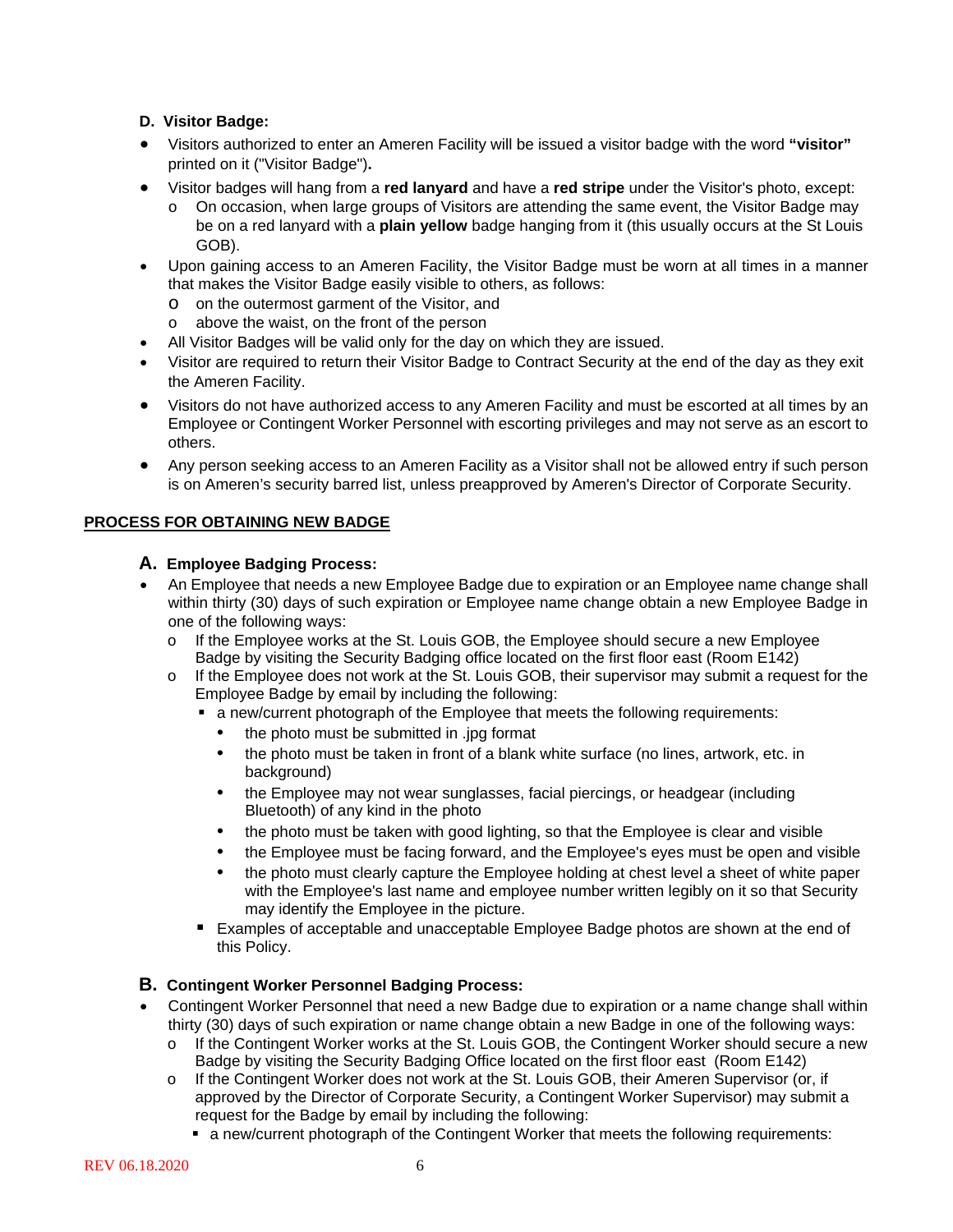- the photo must be submitted in .jpg format
- the photo must be taken in front of a blank white surface (no lines, artwork, etc. in the background)
- the Contingent Worker may not wear sunglasses, facial piercings, or headgear (including Bluetooth) of any kind in the photo
- the photo must be taken with good lighting, so that the Contingent Worker is clear and visible
- the Contingent Worker must be facing forward, and the Contingent Worker's eyes must be open and visible
- the photo must clearly capture the Contingent Worker holding at chest level a sheet of white paper with the Contingent Worker's first name, middle initial and last name written legibly on it so that Security may identify the Contingent Worker in the picture.
- Examples of acceptable and unacceptable Badge photos are shown at the end of this Policy.

## **ESCORTING RESPONSIBILITIES**

Employees, Consultant Personnel and Contractor Personnel (each an "Escort") who are exercising their escort authority pursuant to this Policy must adhere to the following escorting requirements:

- Escorts must inform the person they intend to escort prior to that person coming to an Ameren Facility that they need to bring a government issued, photo ID and present it to Contract Security in order to obtain a Visitor Badge, or they will not be allowed access to the Ameren Facility.
- Once a Visitor Badge is issued to the person(s) being escorted, the Escort must instruct the Visitor to wear the Visitor Badge visibly displayed on the outer most garment and above the waist at all times.
- The Escort is accountable for ensuring the Visitor adheres to all applicable restrictions set forth in this Policy while such Visitor is at an Ameren Facility.
- The Escort shall keep the Visitor in sight at all times while he/she is at an Ameren Facility.
- When a Visitor needs to use the restroom, the Escort may wait outside the restroom door
- The Escort shall ensure that the Visitor is not disruptive to any Ameren business operations.
- The Escort shall not permit the Visitor to visit other Employees the Visitor has not scheduled an appointment to see.
- The Escort shall accompany the Visitor back to the Contract Security desk upon departure to ensure that the Visitor returns the Visitor Badge when the visit is over.
- The Escort shall accompany the Visitor back to the Contract Security desk upon departure to ensure that the Visitor returns the Visitor Badge when the visit is over.
- If at any time during the Visitor's presence at an Ameren Facility the Escort desires to cede escorting responsibility for such Visitor to another person with escort authority, the person accepting responsibility for escorting the Visitor must verbally acknowledge to the original Escort that they have accepted this responsibility.

## **BADGING ACCESS POLICY - RESPONSIBILITIES**

#### **A. Ameren Supervisor:**

- Each Ameren Supervisor shall have the following roles and responsibilities with respect to the implementation of this Policy:
- Reading and periodically reviewing the requirements set forth in this Policy.
- Enforcing the terms and conditions of this Policy with respect to each Employee and/or Contingent Worker Personnel for which they supervise.
- Indicating to Security for each of its Employee reports through the badging request process, the physical access rights to restricted areas within Ameren Facilities that are necessary for each to perform the duties for which they have been hired to perform.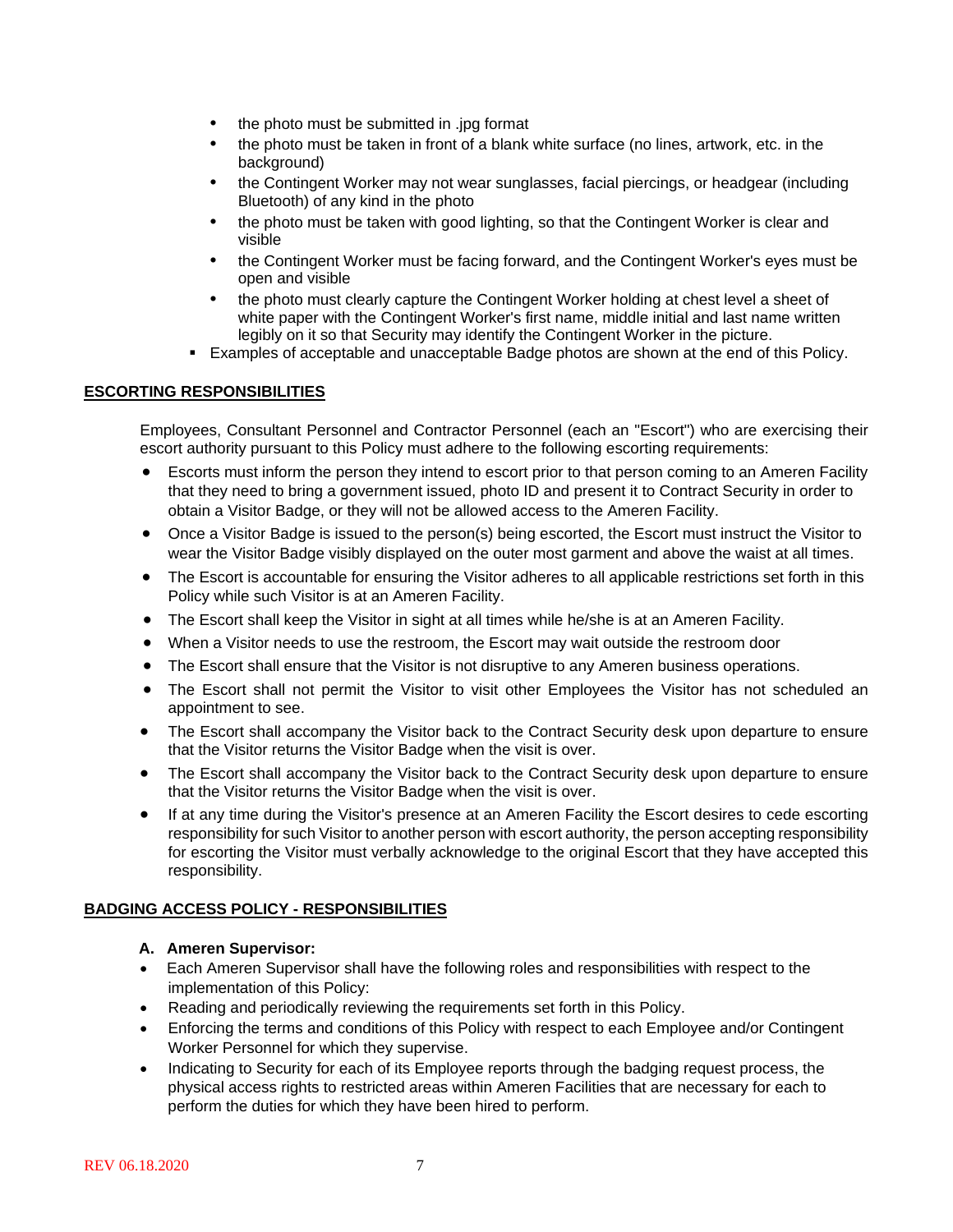- Indicating to Security for each of its Contingent Worker Personnel reports through the badging request process, the physical access rights to restricted areas within Ameren facilities that are necessary for each to perform the duties for which they have been hired to perform.
- Refraining from granting unjustified access to Ameren Facilities that are non-essential for its Contingent Worker Personnel to perform the work for which they were hired.
- Requesting/approving access to additional Ameren Facilities only when the business need is understood and justifies such additional access rights.
- Notifying Security if physical access of any Employee or Contingent Worker Personnel should be revoked no later than 24 hours after the retirement, resignation, or termination of each of such Employee or Contingent Worker Personnel and collecting, as applicable, the Employee Badge, the Consultant Badge or the Contractor Badge.
- On a semi-annual basis verify that the access rights granted to Consultant Personnel remain necessary or should be terminated*.*
- Ensuring that each Employee and Contingent Worker Personnel reporting to them understand the requirements, and adhere to the terms and conditions, of this Policy.
- Notifying their next level of leadership and the Security Operations Center when they become aware of a potential non-compliance with this Policy.
- Reviewing on a semi-annual basis, a system generated Unused Access report ("Report") which is sent to every Ameren Supervisor who manage Contingent Worker Personnel. The Report identifies Contingent Worker Personnel who have not swiped into an Ameren Facility in the past six (6) months. It is the responsibility of the Ameren Supervisor to promptly review the Report to verify that each of their Contingent Worker Personnel reports continues to have a valid business need for the physical access. If access is no longer required to an Ameren Facility, the Ameren Supervisor will immediately call 314-554-2100 to notify Corporate Security to have the access removed.
- Authorize a Contingent Worker Supervisor to fulfill the roles and responsibilities of the Ameren Supervisor under this Policy by notifying Security that such Contingent Worker Supervisor shall be the single point of contact ("SPoC") for certain Contingent Worker Personnel.
- Regularly monitor and verify that an authorized Contingent Worker Supervisor is complying with this Policy and such Contingent Worker Supervisor is enforcing the terms and conditions of this Policy with respect to the Contingent Worker Personnel that report to the Contingent Worker Supervisor.
- Each Ameren Supervisor shall have a limited span of control:
	- o An Ameren Supervisor's span of control dictates the number of Contingent Worker Personnel that should be assigned to such Ameren Supervisor. Span of control will be determined by the Ameren Supervisor's leadership and based on departmental requirements.
	- o An Ameren Supervisor should not be directly responsible for more than 50 Consultant Personnel or more than 100 Contractor Personnel at any one time.
	- o Exceptions can be made to the span of control limits of an Ameren Supervisor by the Ameren Supervisor's leadership. Requests for exceptions to the span of control limits will take into consideration the size of the project and whether large numbers of Contractors are involved to perform work on a project at a single Ameren Facility.

## **B. Contingent Worker Supervisor:**

- Each Contingent Worker Supervisor shall have the following roles and responsibilities with respect to the implementation of this Policy:
- Reading and periodically reviewing the requirements set forth in this Policy.
- Enforcing the terms and conditions of this Policy with respect to all Contingent Worker Personnel for which they supervise.
- Indicating to Security for each of its Contingent Worker Personnel through the badging request process, the physical access rights to Ameren Facilities that are necessary for each Contingent Worker to perform the duties for which they have been hired to perform. Absent a specific request,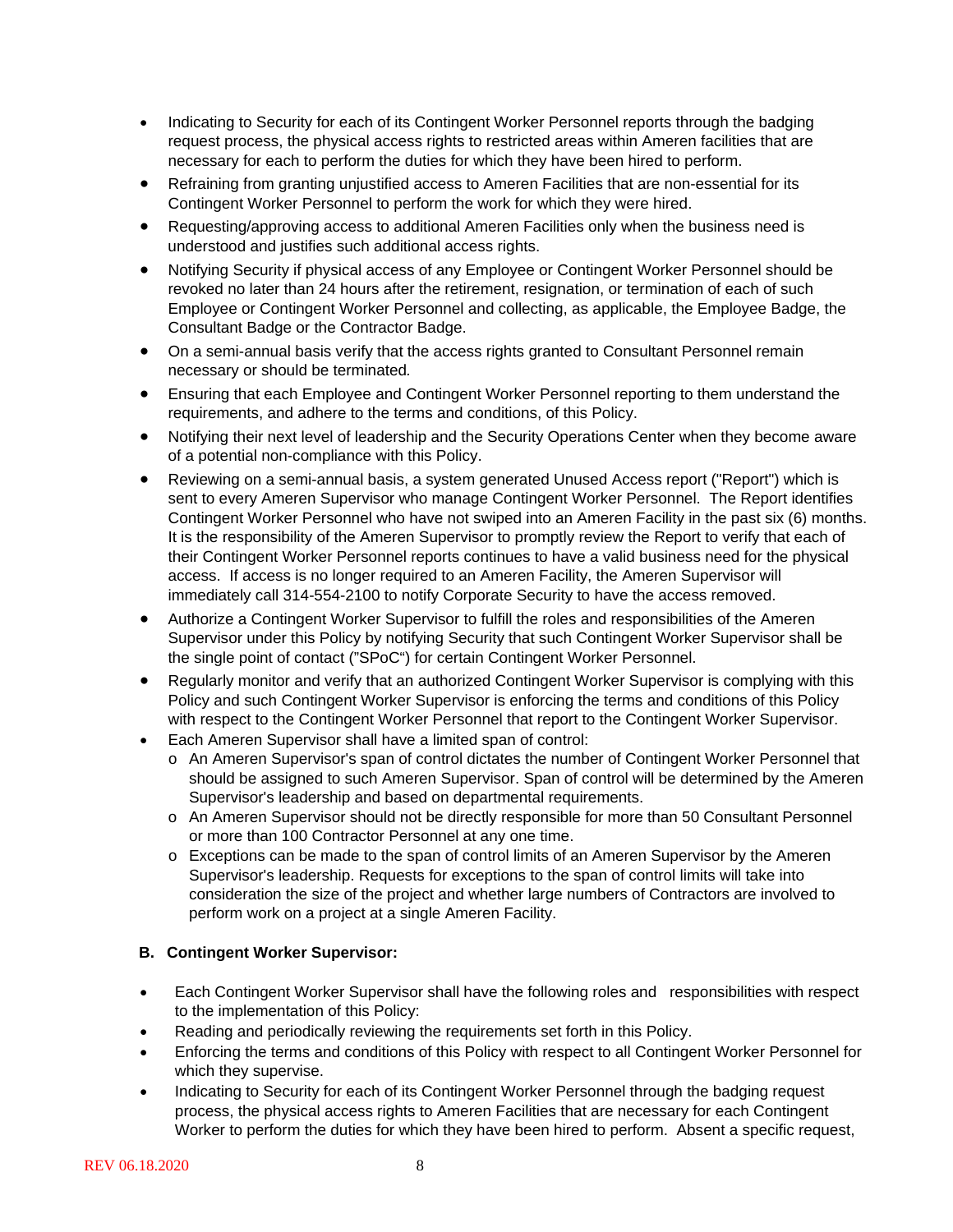the default authorization will be limited to the work location of the Contingent Worker. All such access requests by the Contingent Worker Supervisor will be subject to the approval of an Ameren Supervisor.

- Refraining from granting unjustified access to Ameren Facilities that are non-essential for its Contingent Worker Personnel to perform the work for which they were hired.
- Requesting/approving access to additional Ameren Facilities only when the business need is understood and justifies such additional access rights.
- Notifying Security if physical access of any Contingent Worker Personnel should be revoked no later than 24 hours after the retirement, resignation, or termination of such Contingent Worker and collecting, as applicable, the Consultant Badge or the Contractor Badge.
- On a semi-annual basis verify that the access rights granted to Contingent Workers remain necessary or should be terminated*.*
- Being responsible for ensuring that the Contingent Worker Personnel reporting to them understand the requirements, and adhere to the terms and conditions, of this Policy.
- Promptly notifying their Ameren Supervisor contact as soon as becoming aware of a potential noncompliance with this Policy.
- Regularly reviewing the Contingent Worker Personnel for which they are responsible in order to promptly communicate changes in employment status, contract status, or access rights to Corporate Security as needed.
- Reviewing on a semi-annual basis, a system generated Unused Access report ("Report") which will be sent to every Contingent Worker Supervisor who manage Contingent Worker Personnel. The Report identifies Contingent Worker Personnel who have not swiped into an Ameren Facility in the past six (6) months. It is the responsibility of the Contingent Worker Supervisor to promptly review the Report to verify that each Contingent Worker continues to have a valid business need for the physical access. If access is no longer required to an Ameren Facility, the Contingent Worker Supervisor will immediately notify Corporate Security to have the access removed.
- Each Contingent Worker Supervisor shall have a limited span of control:
	- o A Contingent Worker Supervisor's span of control dictates the number of Contingent Worker Personnel that should be assigned to such Contingent Worker Supervisor. Span of control will be determined by the Ameren Supervisor (or his/her leadership) that designated authority to the Contingent Worker Supervisor. The span of control will be based on project requirements.
	- o A Contingent Worker Supervisor should not be directly responsible for more than 50 Consultant Personnel or more than 100 Contractor Personnel at any one time.
	- o Exceptions can be made to the span of control limits of a Contingent Worker Supervisor by the Ameren Supervisor (or his/her leadership) that designated authority to the Contingent Worker Supervisor. Requests for exceptions to the span of control limits will take into consideration the size of the project and whether large numbers of Contractors are involved on a project.
	- o Exceptions also can be made by the Ameren Supervisor (or his/her leadership) that designated authority to the Contingent Worker Supervisor for the number of Contingent Worker Personnel assigned under a Contingent Worker Supervisor that is a SPoC.

## **C. Contract Security (Uniformed) Responsibility:**

- Each Contract Security personnel shall have the following roles and responsibilities with respect to the implementation of this Policy:
	- o Reading and periodically reviewing the requirements set forth in this Policy.
	- o Enforcing the terms and conditions of this Policy with respect to all Employees, Contingent Worker Personnel and Visitors.
	- o When a valid request for a new or replacement Employee Badge, Contractor Badge or Consultant Badge is requested, promptly issue such new or replacement badge.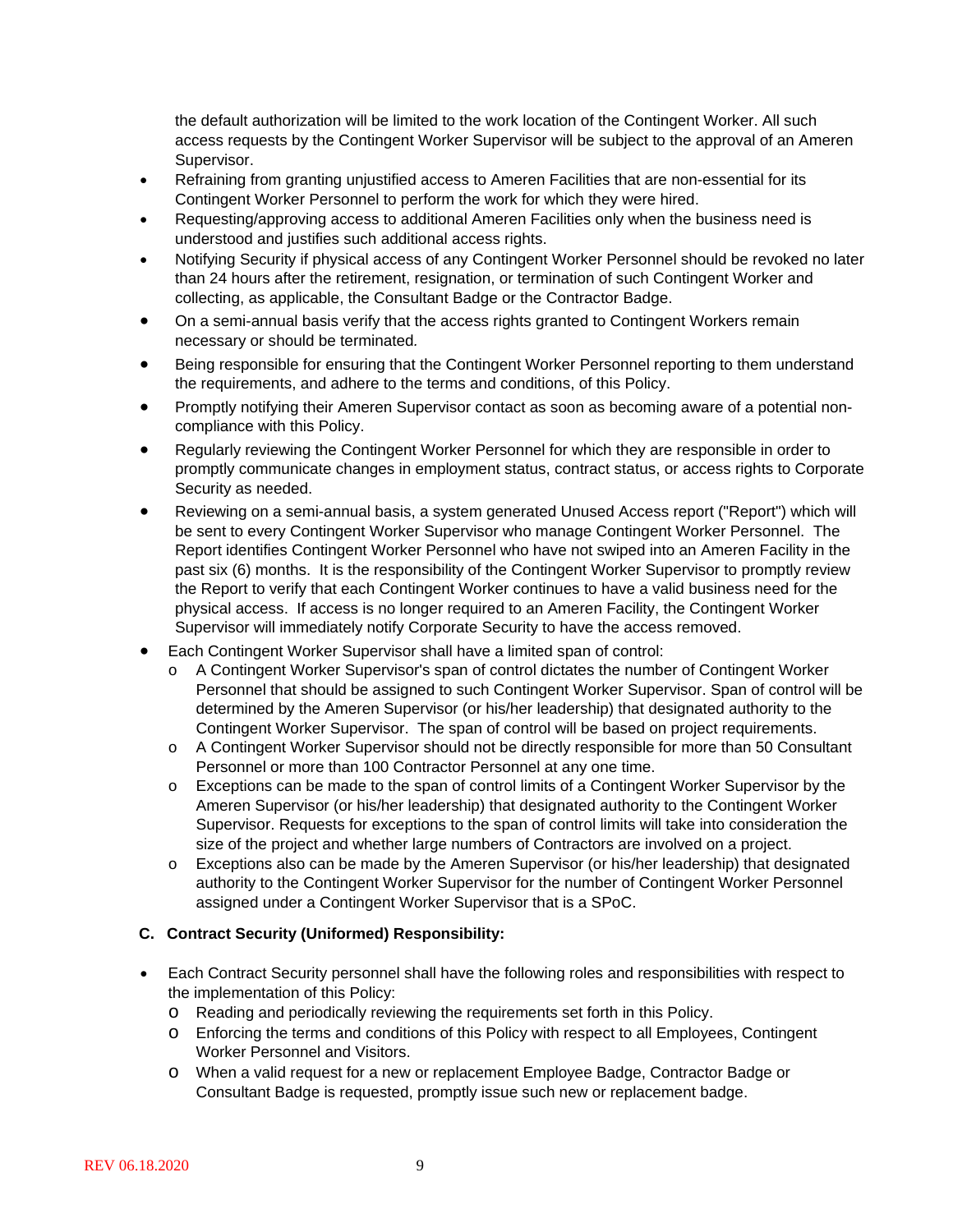- o When a Visitor seeks access to an Ameren Facility, perform the required checks (i.e. make sure the Visitor has not been barred and has proper government issued photo ID), and if such Visitor is authorized to enter the Ameren Facility, issue a Visitor badge.
- o Call the designated Escort (e.g. Employee or his/her designee) to come to the front desk to escort the visitor.
- o When a Visitor shows up unannounced, the Contract Security officer at the front desk shall call the Employee the Visitor requested to see and ask if he/she is able and willing to accept the Visitor and be the Visitor's Escort.
- o Once the Escort arrives to greet the Visitor, allow the Visitor accompanied by the Escort to enter the Ameren Facility.
- o If an unannounced Visitor is from any government or law enforcement agency ("Law Enforcement Visitor"), an attorney from the Corporate Legal department should be contacted to determine whether entry should be approved.
	- **.** If an attorney approves the access of the Law Enforcement Visitor, the attorney or a designee of the attorney should meet the Law Enforcement Visitor at the front desk and serve as an escort for the Law Enforcement Visitor at the Ameren Facility.
	- **An appropriately uniformed Law Enforcement Visitor will not be required to wear a Visitor Badge** while being accompanied by an Escort at the Ameren Facility.
- Retrieve the Visitor Badges from each Visitor when the Visitor is exiting the Ameren Facility.
- Contract Security located at Energy Centers may code a Contractor Badge at the site for single site access (via AMAG) with approval from the appropriate Ameren Leadership or their delegate.

#### **D. Corporate Security (Ameren Employees) Responsibility**

- Corporate Security personnel shall have the following roles and responsibilities with respect to the implementation of this Policy:
	- o Reading and periodically reviewing the requirements set forth in this Policy.
	- o Enforcing the terms and conditions of this Policy with respect to all Employees, Contingent Worker Personnel and Visitors.
	- o Monitor Contract Security personnel to ensure that they adhere to the terms and conditions of this Policy when enforcing the Policy (e.g. ensuring that the least privileged principal for providing physical access to Ameren Facilities is applied to coding badges when access is requested).
	- o On a semi-annual basis, sample Contingent Worker Personnel from the Unused Access Report and email the Ameren Supervisor or Contingent Worker Supervisor to confirm that the access of the Contingent Worker Personnel is still needed.
		- Remove access rights of any Contingent Worker Personnel that the Ameren Supervisor or Contingent Worker Supervisor indicates are no longer needed.
		- Retain all email correspondence and any other supporting documentation associated with the Unused Access Report review process on Corporate Security's secure SharePoint site.
		- Escalate issues of noncompliance by an Ameren Supervisor or a Contingent Worker Supervisor with the Unused Access Report semi-annual review process to either the Director of Corporate Security or the appropriate Business line leadership.

## **ENFORCEMENT**

- If any Employee or Contingent Worker Personnel should see a person with a Visitor Badge with a red lanyard and words VISITOR on it, unaccompanied by an Escort, he/she shall ask the Visitor who and where his/her Escort is and escort the Visitor to that person. If the person refuses to accompany the Employee or Contingent Worker Personnel, the Employee or applicable Contingent Worker Personnel will report this person, including their description and location to the Security Operations Center immediately by calling:
	- o *For Missouri: 314-554-2100*
	- o *For Illinois: 217-424-8256*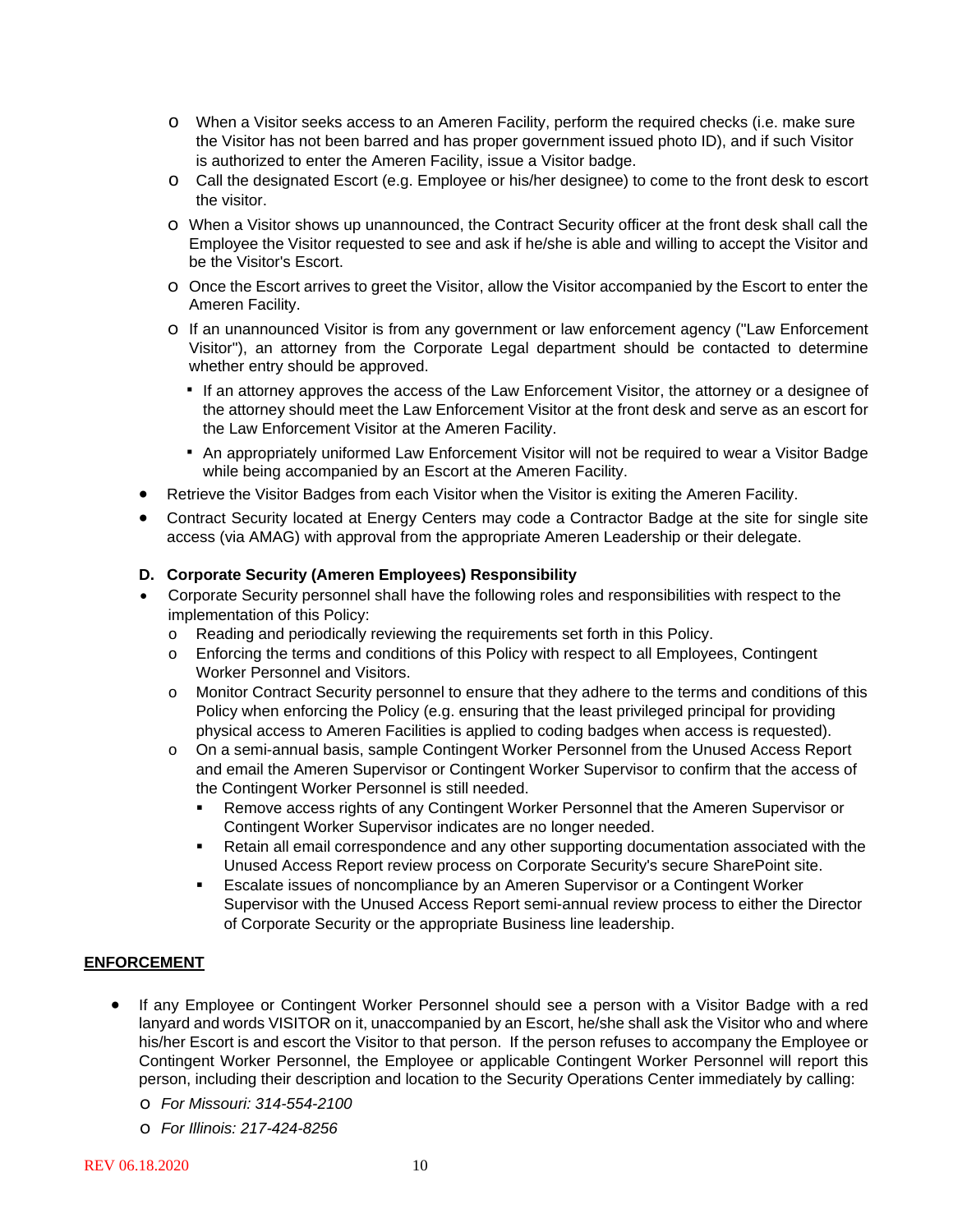- If any Employee or Contingent Worker Personnel should see a person inside an Ameren Facility with no badge, they shall question the person about their badge and escort the person either to where their badge is or to where a temporary badge may be obtained. If the person refuses to accompany the Employee or Contingent Worker Personnel, the Employee or Contingent Worker Personnel will report this person, including their description and location to the Security Operations Center immediately by calling:
	- o *For Missouri: 314-554-2100*
	- o *For Illinois: 217-424-8256*
- Employees at Ameren Facilities that do not have front desk Contract Security officers are accountable to abide by all applicable portions of this Policy to help ensure only authorized persons have access to Ameren Facilities.
- Ameren reserves the right to inspect backpacks, purses, bags, containers, laptops, hardware devices etc. of any Employee, Contingent Worker Personnel, or Visitor prior to entry to and exit from any Ameren Facility.
- Any violation of this policy by an Employee may result in disciplinary action up to and including termination.
- Any violation of this policy by Contingent Worker Personnel or Visitor may result in badge privileges being revoked.

#### **AMENDING THE POLICY**

- A. This Policy will be periodically reviewed by the Corporate Security and Crisis Management Steering Committee ("Steering Committee"). The Steering Committee is a standing committee that was established to provide advisory, oversight, governance and strategic leadership regarding the Crisis Management, Business Continuity, Corporate Security, and Provisioning programs and initiatives.
- B. Requests for changes to the Policy should be made in writing to the Director of Corporate Security.
- C. The Director of Corporate Security will review each submitted change proposal and present it to the Steering Committee for consideration. If deemed necessary, the person seeking the change to the Policy will be invited to present the proposed change and the basis for the change to the Steering Committee.
- D. The Steering Committee will review and deliberate the proposed change and vote on whether the Policy should be change to reflect the proposal. The Director of Corporate Security will work with counsel to amend the Policy as directed by the Steering Committee.
- E. The basis for approving a change to this Policy by the Steering Committee shall be that the proposed change must further or enhance the overarching goal of keeping Ameren secure and resilient.

#### **FREQUENTLY ASKED QUESTIONS SECTION**

#### **Does this Policy apply when a Visitor seeks access to an Ameren Facility that does not have Contract Security officers? YES.**

- This Policy applies to any Visitor seeking access to any Ameren Facilities, even those without the onsite presence of Contract Security officers.
- Employees that work at Ameren Facilities that do not have onsite Contract Security officers must request Visitor Badges from Security Badging in anticipation of, and to administer to, any Visitors seeking access to the Ameren Facility.
- The Visitor Badges should be kept in a secure location at the Ameren Facility when not in use.
- A Visitor log (available on the Corporate Security SharePoint site) must be maintained at such Ameren Facility and made available for review and inspection at the request of Corporate Security.
- Any person on Ameren's security barred list is not allowed to enter any Ameren Facility as a Visitor under any circumstances, unless preapproved by Ameren's Director of Security. (Call the Security Operations Center to find out if a person is barred from entering Ameren buildings.)

#### **May certain designated areas within an Ameren Facility be approved so that Visitors do not require an Escort? YES**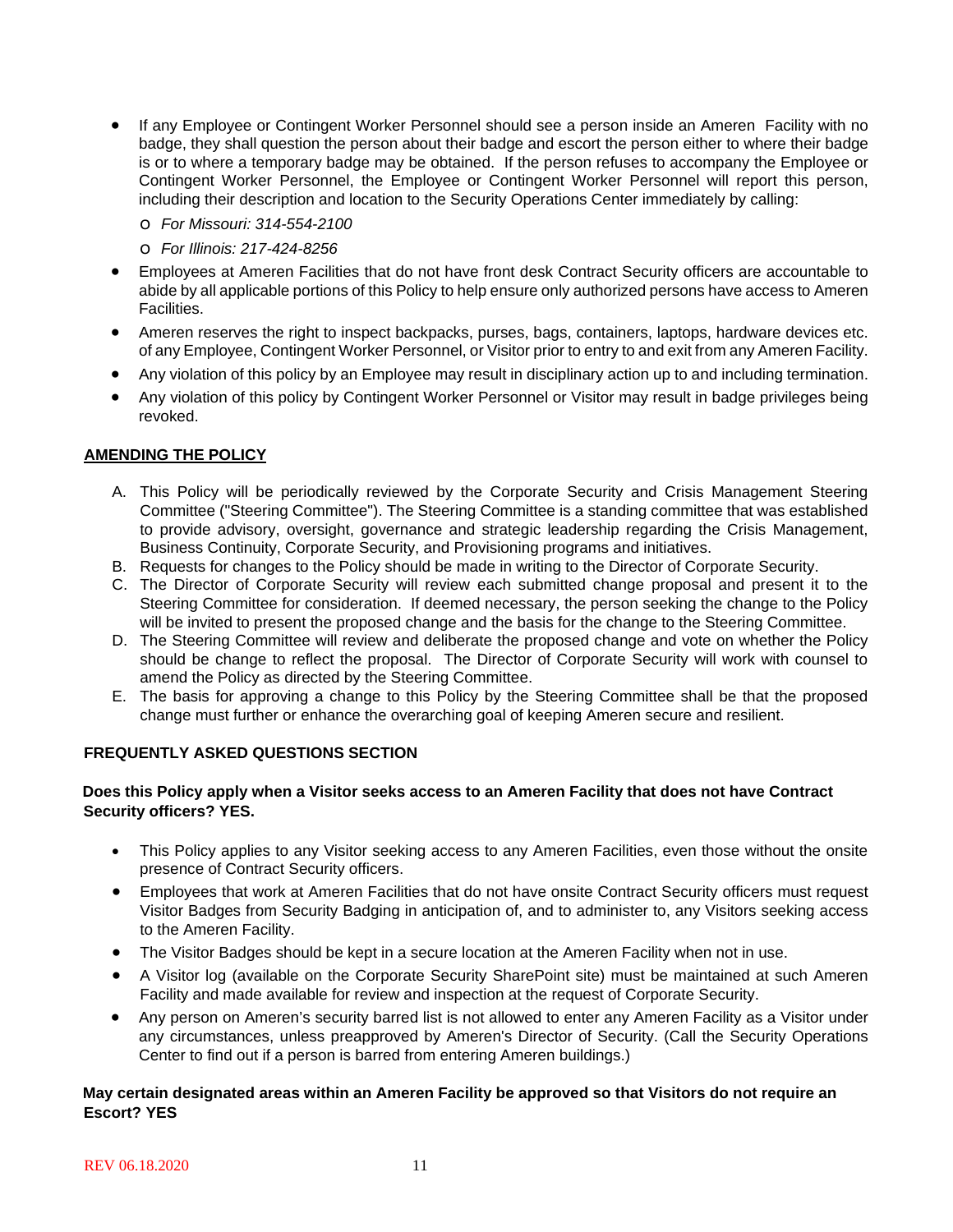- In certain limited circumstances that are approved by the Director of Corporate Security, areas may be approved for unescorted Visitor access, but only if the following requirements are met:
	- o The "designated area" must be a fully secured area separated from Ameren offices (or other Ameren areas) by doors with card readers.
	- o The area cannot be a Restricted NERC Protected Area.
- An example of a fully secured, "designated area" approved for unescorted Visitors would be a specific area of an Ameren Facility housing classrooms or meeting rooms, which lead to a common hallway containing restrooms. If a Visitor cannot leave this general hallway without a card swipe, as is the case at the DRC, the Visitor may be unescorted going from the classroom to the restroom.

## **Should I retrieve the Contingent Worker Badge from a Contingent Worker at the conclusion of such Contingent Worker's assignment? YES**

- A reasonable effort should be made to by the Ameren Supervisor or the Contingent Worker Supervisor to retrieve the Contingent Worker Badge within a reasonable time after completion of each Contingent Worker's assignment.
- The completion of a Contingent Worker's assignment occurs when the Contingent Worker no longer has a current or pending business need to gain access to an Ameren Facility.
- At the reasonable discretion of the Ameren Supervisor or the Contingent Worker Supervisor, a Contingent Worker may retain the Contingent Worker Badge at the end of an assignment when such Contingent Worker will need a Contingent Worker Badge for future Ameren work assignments.
- All retrieved Contingent Worker Badges are to be returned to Corporate Security by mailing them to:

Ameren Services P.O. Box 66149, MC 1330 St. Louis, MO 66149-6149

## **What should I do if a Contingent Worker needs to convert his/her badge from a Contractor Badge to a Consultant Badge or vice versa?**

- If there is a need to convert the badge type from Contractor Badge (O badge) to Consultant Badge (Q badge) or vice versa due to change related to need for logical/computer access, the old badge should be collected when the new badge is issued.
- The old badge should be returned to Corporate Security at the address listed above.

## **How do I request a change to the physical access rights for an Employee or Contingent Worker Personnel?**

- To request a change to the physical access rights of any Employee of Contingent Worker Personnel, the supervisor, Ameren Supervisor or Contingent Worker Supervisor should go to Scholar, Applications, and access BARS.
- Once in BARS, the appropriate access rights should be requested for the Employee or Contingent Worker Personnel.
- After the change to the access rights have been properly entered into BARS, the supervisor, or Ameren Supervisor will receive an email notification that an access rights change request has been entered into BARS for review and approval.
- Provided the requested change to the access rights is correct, the supervisor or Ameren Supervisor, as applicable, may approve the change to the access rights.
- When a change to the access rights of an Employee or Contingent Worker is to terminate access due to termination, resignation, job transfer, or completion of assignment, such revocation of access rights can be accomplished by entering the last day of needed access rights in PeopleSoft or BARS.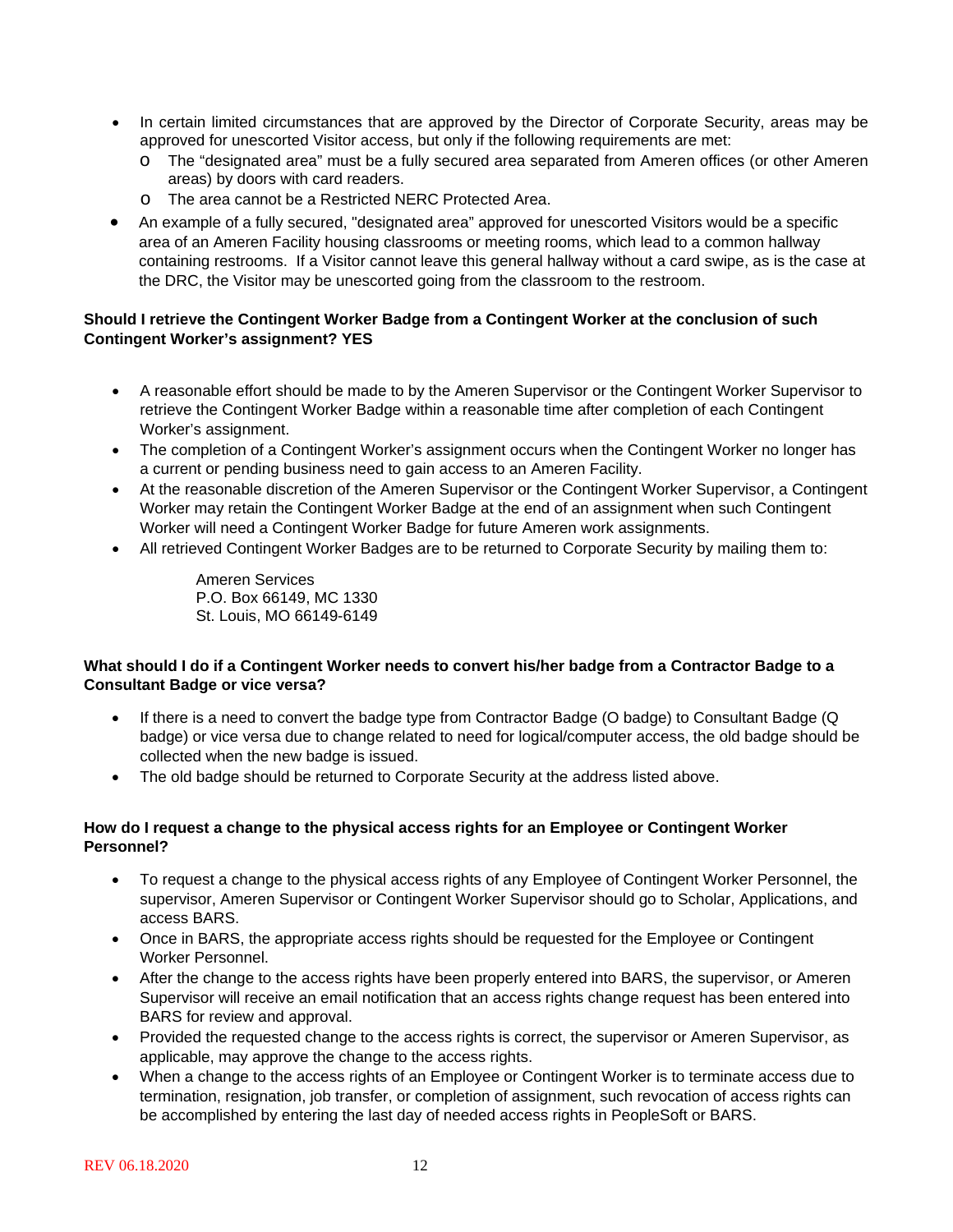|                                                                                            | <b>EMPLOYEE</b>                                         | <b>CONSULTANT</b>                                                                                                   | <b>CONTRACTOR</b>                                                                                                                | <b>VISITORS</b>                                                                                                                                                                                                                                                                                   |
|--------------------------------------------------------------------------------------------|---------------------------------------------------------|---------------------------------------------------------------------------------------------------------------------|----------------------------------------------------------------------------------------------------------------------------------|---------------------------------------------------------------------------------------------------------------------------------------------------------------------------------------------------------------------------------------------------------------------------------------------------|
| <b>BADGE COLOR</b>                                                                         | Green                                                   | <b>Red</b>                                                                                                          | <b>Blue</b>                                                                                                                      | Visitor badges will hang from a<br>red lanyard and have a red<br>stripe under the Visitor's photo,<br>except: on occasion, when large<br>groups of Visitors are attending<br>the same event, the Visitor<br>Badge may be on a red lanyard<br>with a <b>plain yellow</b> badge<br>hanging from it. |
| <b>DURATION</b>                                                                            | Must be renewed every 7<br>years                        | Must be renewed every 7 years                                                                                       | Limited to specific assignment<br>Expires due to inactivity. May be 15<br>days, 90 days, or 1 year depending<br>on circumstances | Limited to the time of a single<br>visit (1 day or less)                                                                                                                                                                                                                                          |
| <b>PHYSICAL ACCESS**</b>                                                                   | General access<br>Restricted and protected as<br>needed | May have some limited access if<br>required by the assignment.<br>Restricted and protected as<br>needed             | May have some limited access if<br>required by the assignment.<br>Restricted and protected as needed                             | <b>NONE</b>                                                                                                                                                                                                                                                                                       |
| <b>COMPUTER ACCESS</b>                                                                     | <b>YES</b>                                              | Only when the job assignment<br>requires Ameren computer use                                                        | <b>NO</b>                                                                                                                        | <b>NO</b>                                                                                                                                                                                                                                                                                         |
| <b>REQUIREMENTS</b>                                                                        | Hired by Ameren as full or<br>part time employee        | Form # 5393 NS must be<br>completed by appropriate<br>personnel and must be renewed<br>every 6 months in PeopleSoft | Written request by supervisor.<br>Must be properly identified at the<br>time of badge issuance                                   | Must present government<br>issued photo ID                                                                                                                                                                                                                                                        |
| <b>MAY BE AN ESCORT</b><br><b>TO VISITOR AT</b><br><b>AMEREN FACILITY</b>                  | <b>YES</b>                                              | <b>YES</b>                                                                                                          | <b>NO</b>                                                                                                                        | <b>NO</b>                                                                                                                                                                                                                                                                                         |
| <b>MAY BE AN ESCORT</b><br><b>TO VISITOR ON</b><br><b>WORKSITE</b>                         | <b>YES</b>                                              | <b>YES</b>                                                                                                          | <b>YES</b>                                                                                                                       | <b>NO</b>                                                                                                                                                                                                                                                                                         |
| <b>MUST HAVE AN</b><br><b>ESCORT AT/ON</b><br><b>AMEREN FACILITY</b><br><b>OR PROPERTY</b> | <b>NO</b>                                               | <b>NO</b>                                                                                                           | <b>NO</b>                                                                                                                        | <b>YES</b>                                                                                                                                                                                                                                                                                        |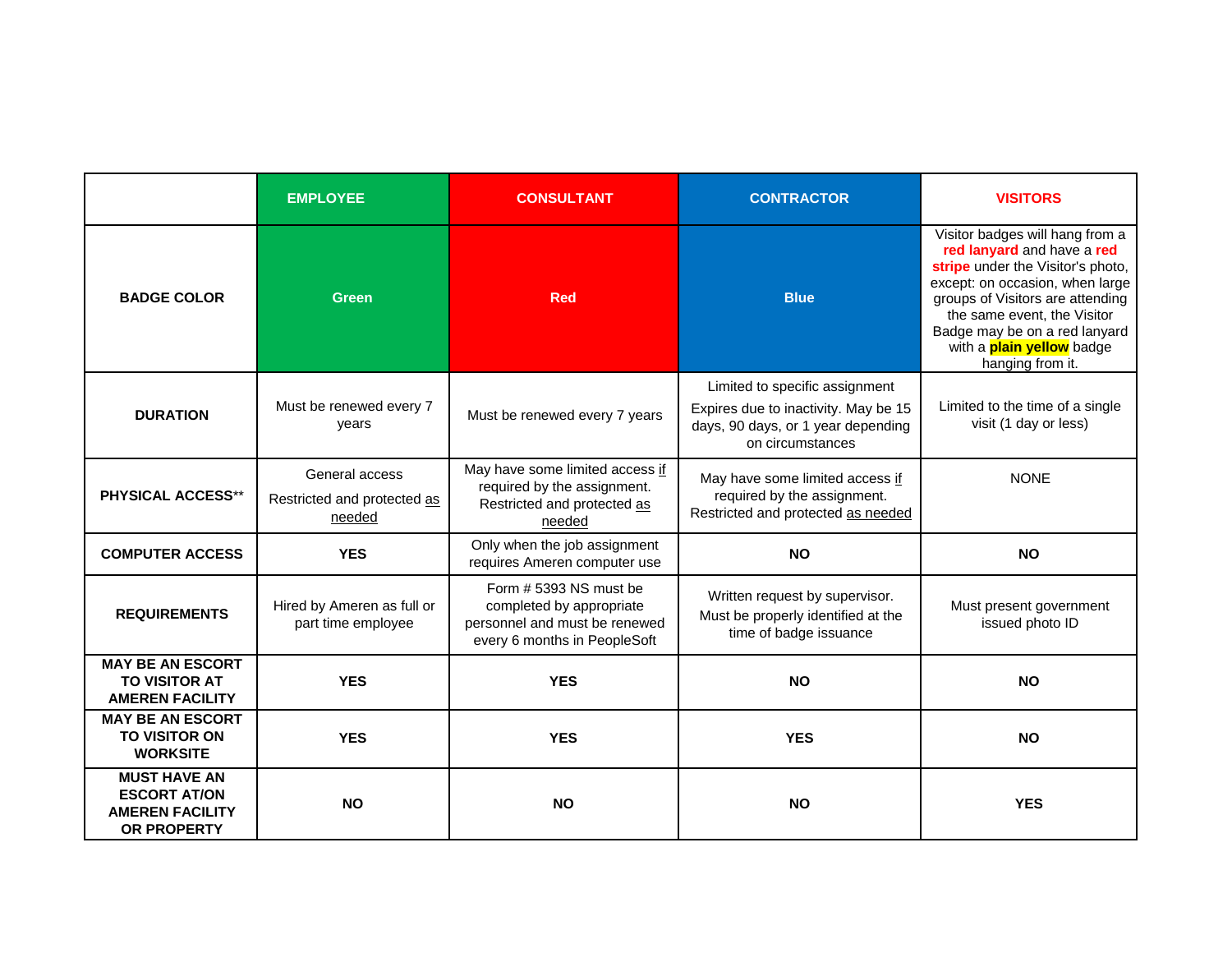# **Examples of Badges**



Acceptable Unacceptable





Lines in background





Wall is not flat





Employee turned sideways, bad lighting and wall is brown